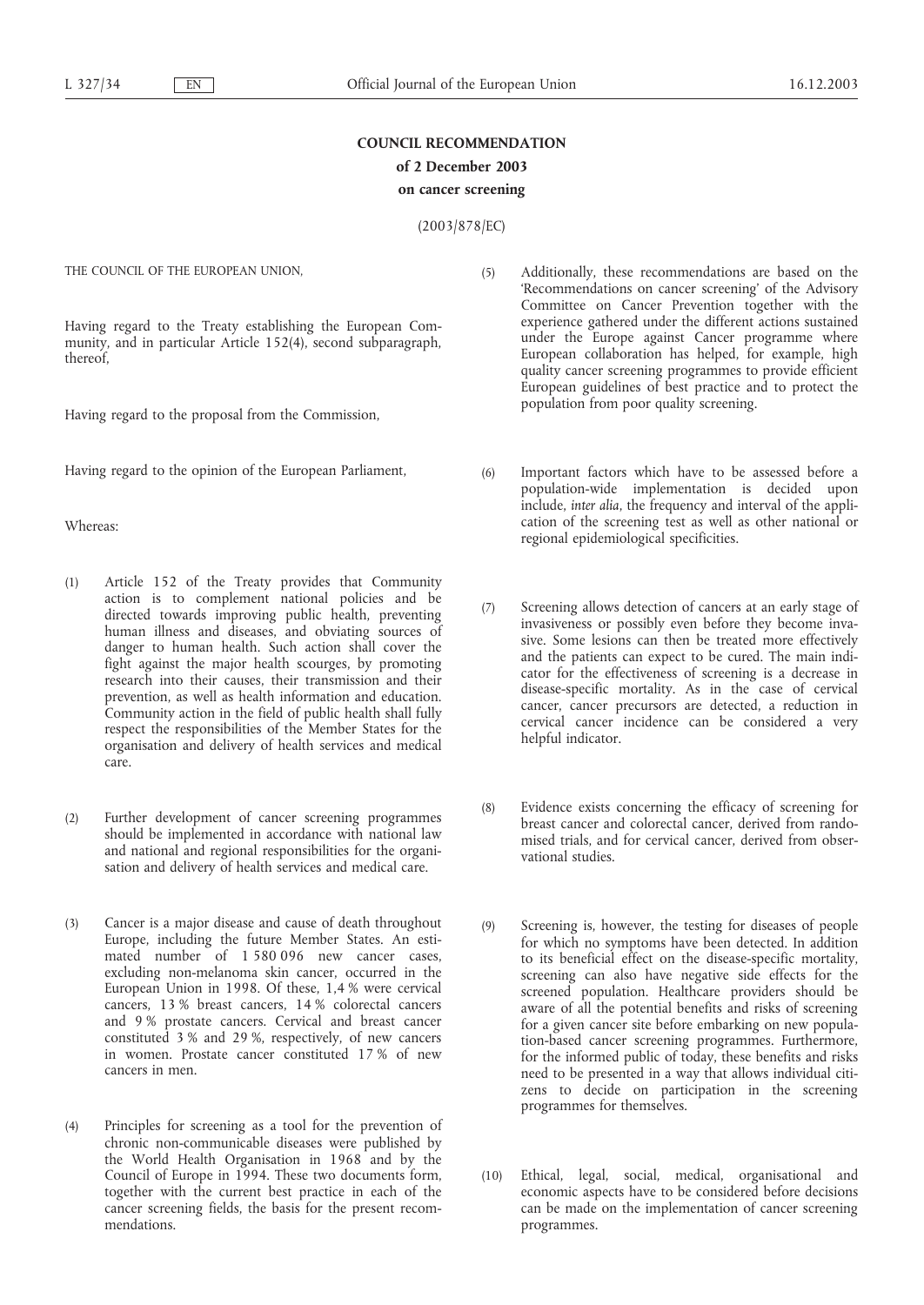- (11) Due account should be taken of specific needs of persons who may be at higher cancer risk for particular reasons (e.g. biological, genetic, lifestyle and environmental, including occupational).
- (12) The public health benefits and cost efficiency of a screening programme are achieved if the programme is implemented systematically, covering the whole target population and following best-practice guidelines.
- (13) The cost-effectiveness of cancer screening depends on several factors such as epidemiology, and healthcare organisation and delivery.
- (14) Systematic implementation requires an organisation with a call/recall system and with quality assurance at all levels, and an effective and appropriate diagnostic, treatment and after-care service following evidence-based guidelines.
- (15) Centralised data systems, including a list of all categories of persons to be targeted by the screening programme and data on all screening tests, assessment and final diagnoses, are needed to run organised screening programmes.
- (16) All procedures for collecting, storing, transmitting and analysing data in the medical registers involved must be in full compliance with the level of protection referred to in Directive 95/46/EC of the European Parliament and of the Council of 24 October 1995 on the protection of individuals with regard to the processing of personal data and on the free movement of such data (1 ), as well as in full compliance with the relevant provisions of Member States on the management and processing of health data in accordance with Article 8 of the Directive.
- (17) Quality screening includes analysis of the process and outcome of the screening and rapid reporting of these results to the population and screening providers.
- (18) This analysis is facilitated if the screening database can be linked to cancer registries and mortality databases.
- (19) Adequate training of personnel is a prerequisite for high quality screening.
- (20) Specific performance indicators have been established for cancer screening tests. These should be monitored regularly.
- ( 1 ) OJ L 281, 23.11.1995, p. 31.
- (21) Adequate human and financial resources should be available in order to assure the appropriate organisation and quality control in all the Member States.
- (22) Action should be taken to ensure equal access to screening taking due account of the possible need to target particular socioeconomic groups.
- (23) It is an ethical, legal and social prerequisite that cancer screening should only be offered to fully informed people with no symptoms if the screening is proved to decrease disease-specific mortality, if the benefits and risks are well known, and if the cost-effectiveness of the screening is acceptable.
- (24) The screening methods which presently meet these strict prerequisites are listed in the Annex.
- (25) No screening test other than those listed in the Annex is scientifically justified to be offered to people with no symptoms in an organised population-based programme before it has been shown in randomised controlled trials to decrease disease-specific mortality in particular.
- (26) The screening tests listed in the Annex can only be offered on a population basis in organised screening programmes with quality assurance at all levels, if good information about benefits and risks, adequate resources for screening, follow-up with complementary diagnostic procedures and, if necessary, treatment of those with a positive screening test are available.
- (27) The introduction of the recommended screening tests in the Annex, which have demonstrated their efficacy, should be seriously considered, the decision being based on available professional expertise and priority-setting for healthcare resources in each Member State.
- (28) Once there is evidence that a new screening test is effective, evaluation of modified tests may be possible using other epidemiologically validated surrogate endpoints if the predictive value of these endpoints is established.
- (29) Screening methodologies are subject to ongoing development. The application of recommended screening methodologies should therefore be accompanied by simultaneous assessments of the quality, applicability and costeffectiveness of new methods if available epidemiological data justify this. In fact, the ongoing work may lead to new methods, which could ultimately replace or complement the tests listed in the Annex or be applicable to other types of cancer,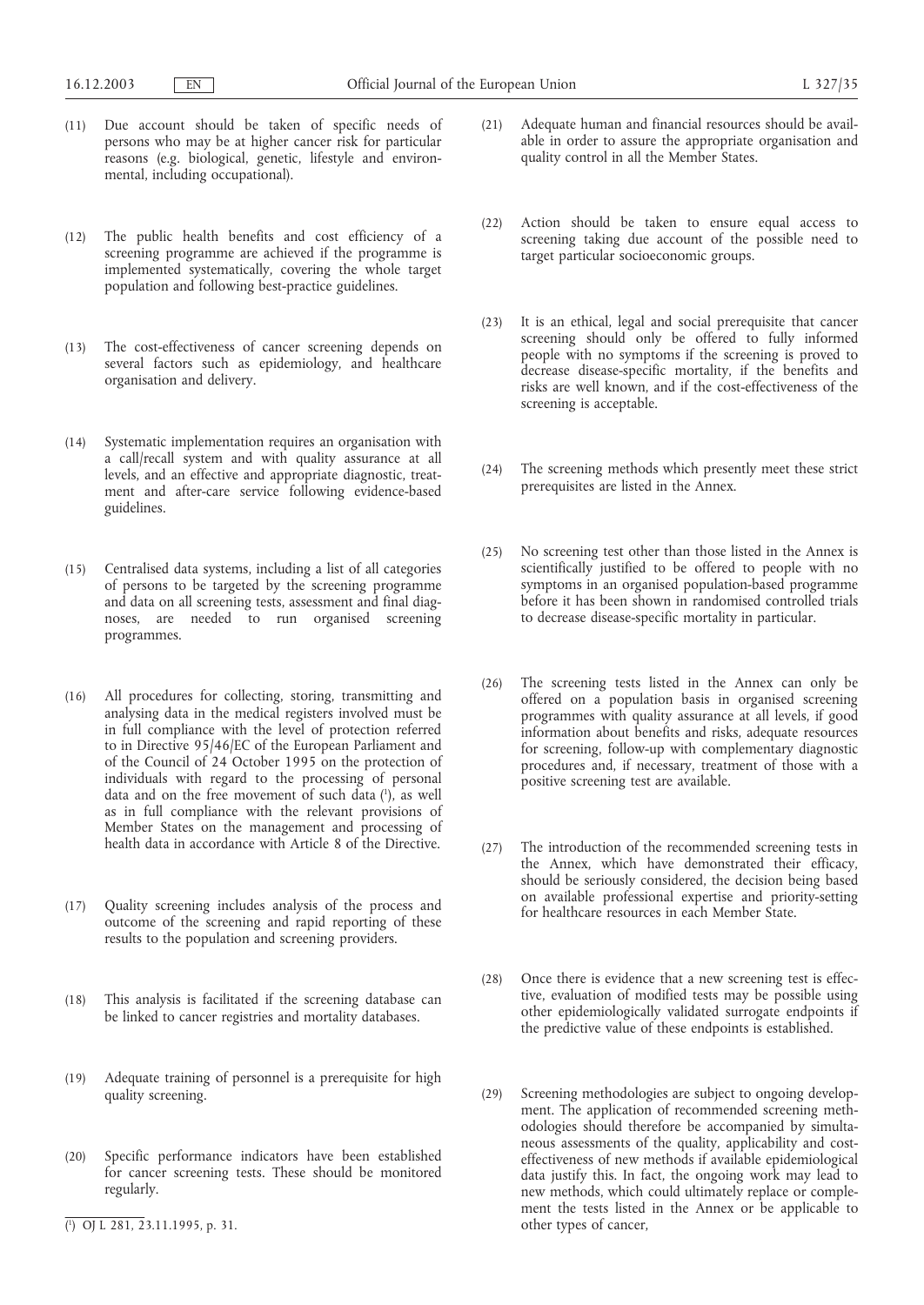HEREBY RECOMMENDS THAT MEMBER STATES:

- 1. Implementation of cancer screening programmes
	- (a) offer evidence-based cancer screening through a systematic population-based approach with quality assurance at all appropriate levels. The tests which should be considered in this context are listed in the Annex;
	- (b) implement screening programmes in accordance with European guidelines on best practice where they exist and facilitate the further development of best practice for high quality cancer screening programmes on a national and, where appropriate, regional level;
	- (c) ensure that the people participating in a screening programme are fully informed about the benefits and risks;
	- (d) ensure that adequate complementary diagnostic procedures, treatment, psychological support and after-care following evidence-based guidelines of those with a positive screening test are provided for;
	- (e) make available human and financial resources in order to assure appropriate organisation and quality control;
	- (f) assess and take decisions on the implementation of a cancer screening programme nationally or regionally depending on the disease burden and the healthcare resources available, the side effects and cost effects of cancer screening, and experience from scientific trials and pilot projects;
	- (g) set up a systematic call/recall system and quality assurance at all appropriate levels, together with an effective and appropriate diagnostic and treatment and after-care service following evidence-based guidelines;
	- (h) ensure that due regard is paid to data protection legislation, particularly as it applies to personal health data, prior to implementing cancer screening programmes.
- 2. Registration and management of screening data
	- (a) make available centralised data systems needed to run organised screening programmes;
	- (b) ensure by appropriate means that all persons targeted by the screening programme are invited, by means of a call/recall system, to take part in the programme;
	- (c) collect, manage and evaluate data on all screening tests, assessment and final diagnoses;
	- (d) collect, manage and evaluate the data in full accordance with relevant legislation on personal data protection.
- 3. Monitoring
	- (a) regularly monitor the process and outcome of organised screening and report these results quickly to the public and the personnel providing the screening;
	- (b) adhere to the standards defined by the European Network of Cancer Registries in establishing and maintaining the screening databases in full accordance with relevant legislation on personal data protection;
	- (c) monitor the screening programmes at adequate intervals.
- 4. Training

adequately train personnel at all levels to ensure that they are able to deliver high quality screening.

- 5. Compliance
	- (a) seek a high level of compliance, based on fully informed consent, when organised screening is offered;
	- (b) take action to ensure equal access to screening taking due account of the possible need to target particular socioeconomic groups.
- 6. Introduction of novel screening tests taking into account international research results
	- (a) implement new cancer screening tests in routine healthcare only after they have been evaluated in randomised controlled trials;
	- (b) run trials, in addition to those on screening-specific parameters and mortality, on subsequent treatment procedures, clinical outcome, side effects, morbidity and quality of life;
	- (c) assess level of evidence concerning effects of new methods by pooling of trial results from representative settings;
	- (d) consider the introduction into routine healthcare of potentially promising new screening tests, which are currently being evaluated in randomised controlled trials, once the evidence is conclusive and other relevant aspects, such as cost-effectiveness in the different healthcare systems, have been taken into account;
	- (e) consider the introduction into routine healthcare of potentially promising new modifications of established screening tests, once the effectiveness of the modification has been successfully evaluated, possibly using other epidemiologically validated surrogate endpoints.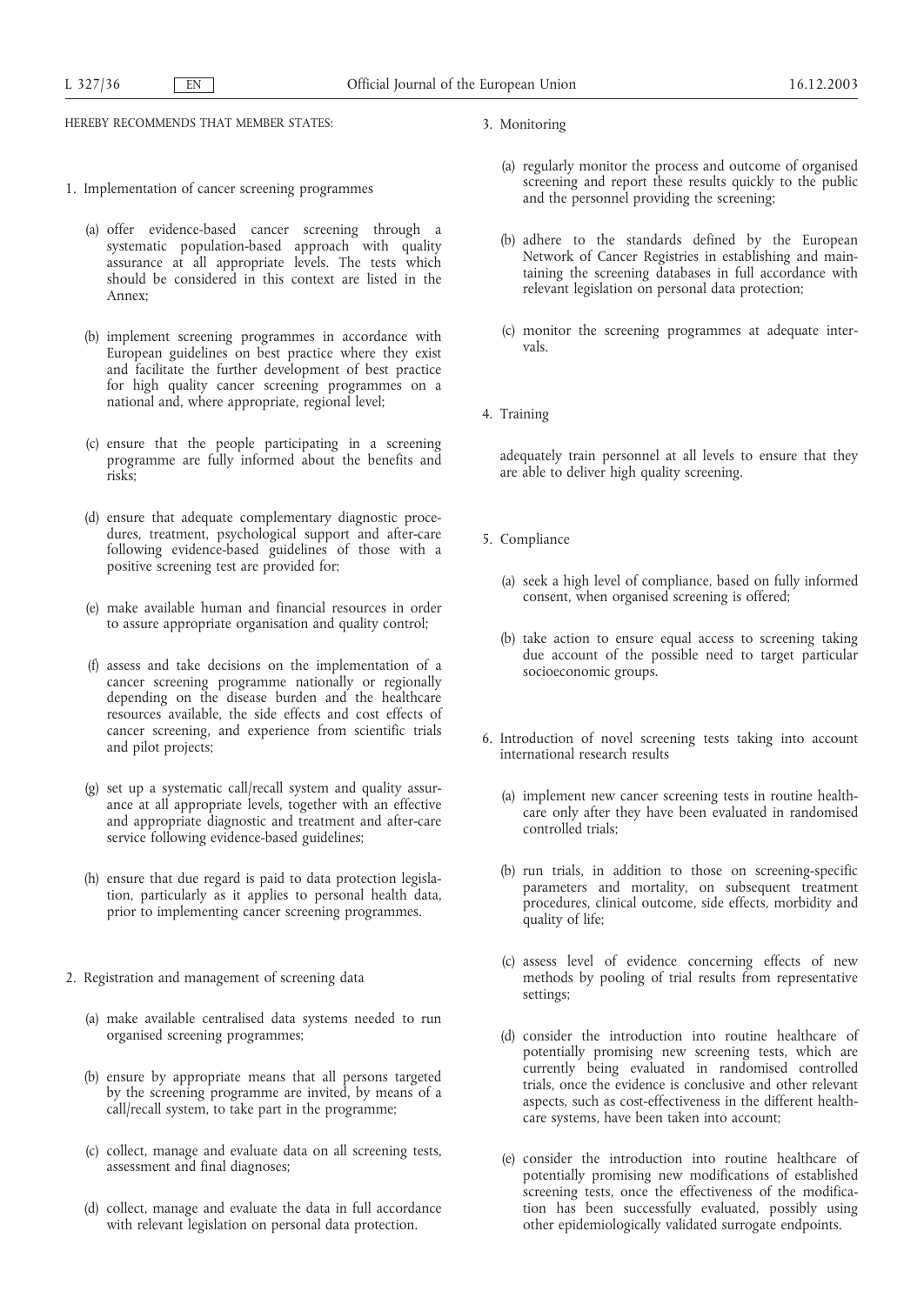#### 7. Implementation report and follow-up

report to the Commission on the implementation of this Recommendation within three years of its adoption and subsequently at the request of the Commission with a view to contributing to the follow-up of this Recommendation at Community level.

#### HEREBY INVITES THE COMMISSION:

- 1. To report on the implementation of cancer screening programmes, on the basis of the information provided by Member States, not later than the end of the fourth year after the date of adoption of this Recommendation, to consider the extent to which the proposed measures are working effectively, and to consider the need for further action.
- 2. To encourage cooperation between Member States in research and exchange of best practices as regards cancer screening with a view to developing and evaluating new screening methods or improving existing ones.
- 3. To support European research on cancer screening including the development of new guidelines and the updating of existing guidelines for cancer screening.

Done at Brussels, 2 December 2003.

*For the Council The President* R. MARONI